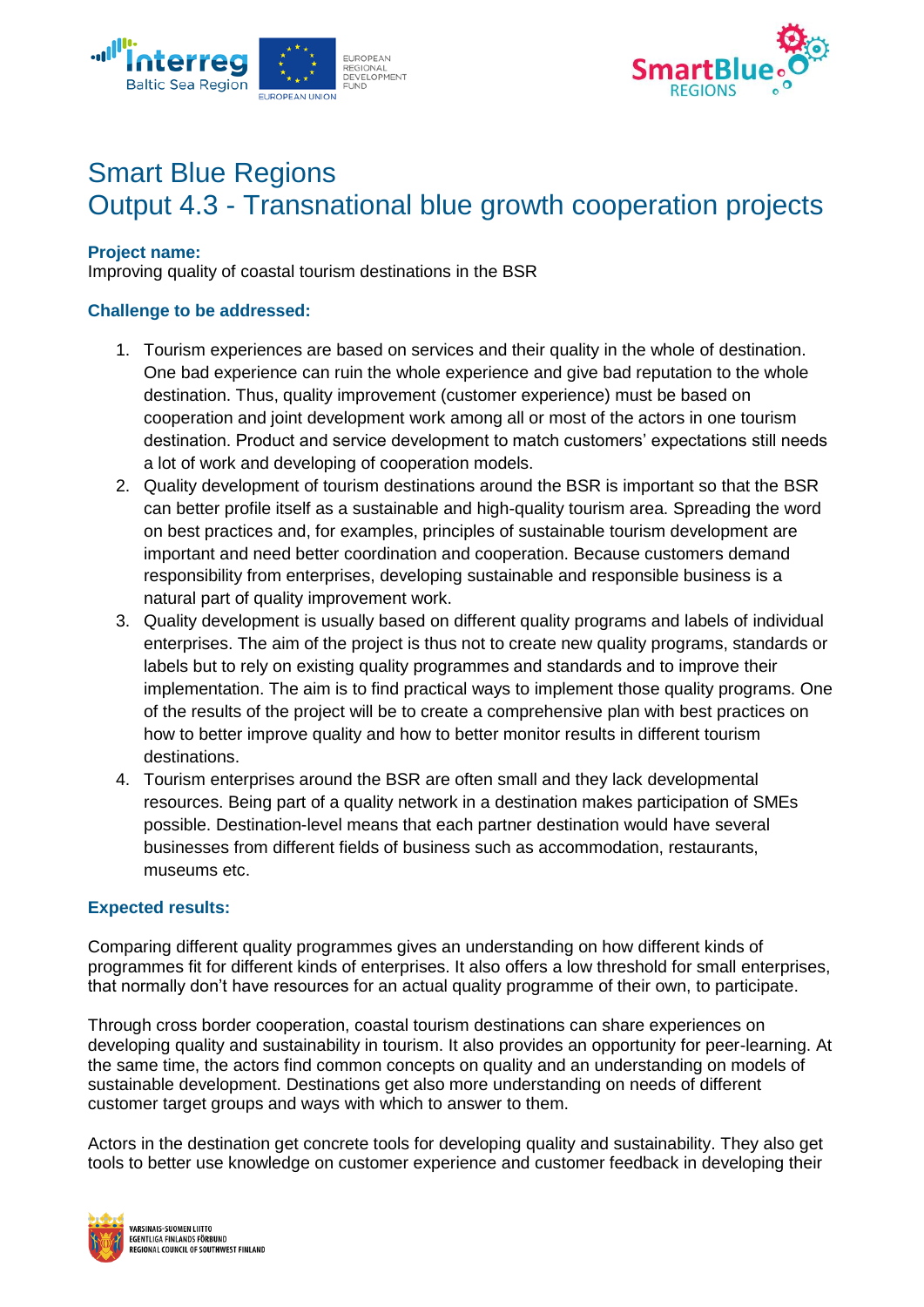



services. The destinations form innovational quality development networks. These networks act as a best practice for active collaboration among different kinds of tourism actors.

A main output, a model for developing quality and responsibility, will fit for all destinations. It will save resources, is suitable also for small enterprises and makes use of regional characteristics and expertise.

The project will create an international developmental peer review and quality network.

# **Target groups:**

Regional tourism organizations, R&D organizations, tourism businesses

#### **Main activities and timeframe:**

- 1. Kick off workshops in each partner region. Defining of common strengths and goals. Creation of local teams.
- 2. Mapping of current regional statuses: Services, customer satisfaction, staff satisfaction, current status of sustainable development in the area etc.
- 3. A joint kick off event where the results of regional workshops and mappings are put together. Each partner will send its representatives (1-3 persons) to participate in the event.
- 4. Developmental actions based on the results of regional workshops are decided. Workshops on product and service development are organized. Utilizing of expertise in experience management, service design and digitalization to create products and services of higher quality.
	- a. Sparring the enterprises: Sustainability, digitalization, service design, experientiality  $Ar$
	- b. Increasing knowledge on other actors in the destination: Visiting other enterprises to get a better grasp of available services, thus being able to recommend other service providers for customers when needed.
- 5. Each regional team will create an international cross-border team that collects the developmental actions to a handbook and makes plans for future actions.
- 6. Annual status checks, peer review visits to other destinations and benchmarkings.
- 7. Determining the customer paths in each destination and improving them. Customer's journey from marketing information to purchase, from travel experience to after sales marketing.
- 8. Possibly an employee exchange programme between different destinations. Exchange programmes will provide the employees a deeper understanding of regional quality standards and needs of customers from different target groups (such as customers from a certain country).
- 9. Creating best practices and distributing them. Also giving recommendations for developmental actions.

## Partnership:

City of Turku, Turku University of Applied Sciences, Turku Tourism academy and enterprises around the area. Similar actors from other regions or destinations.

Estimated budget:

2-3 million euros